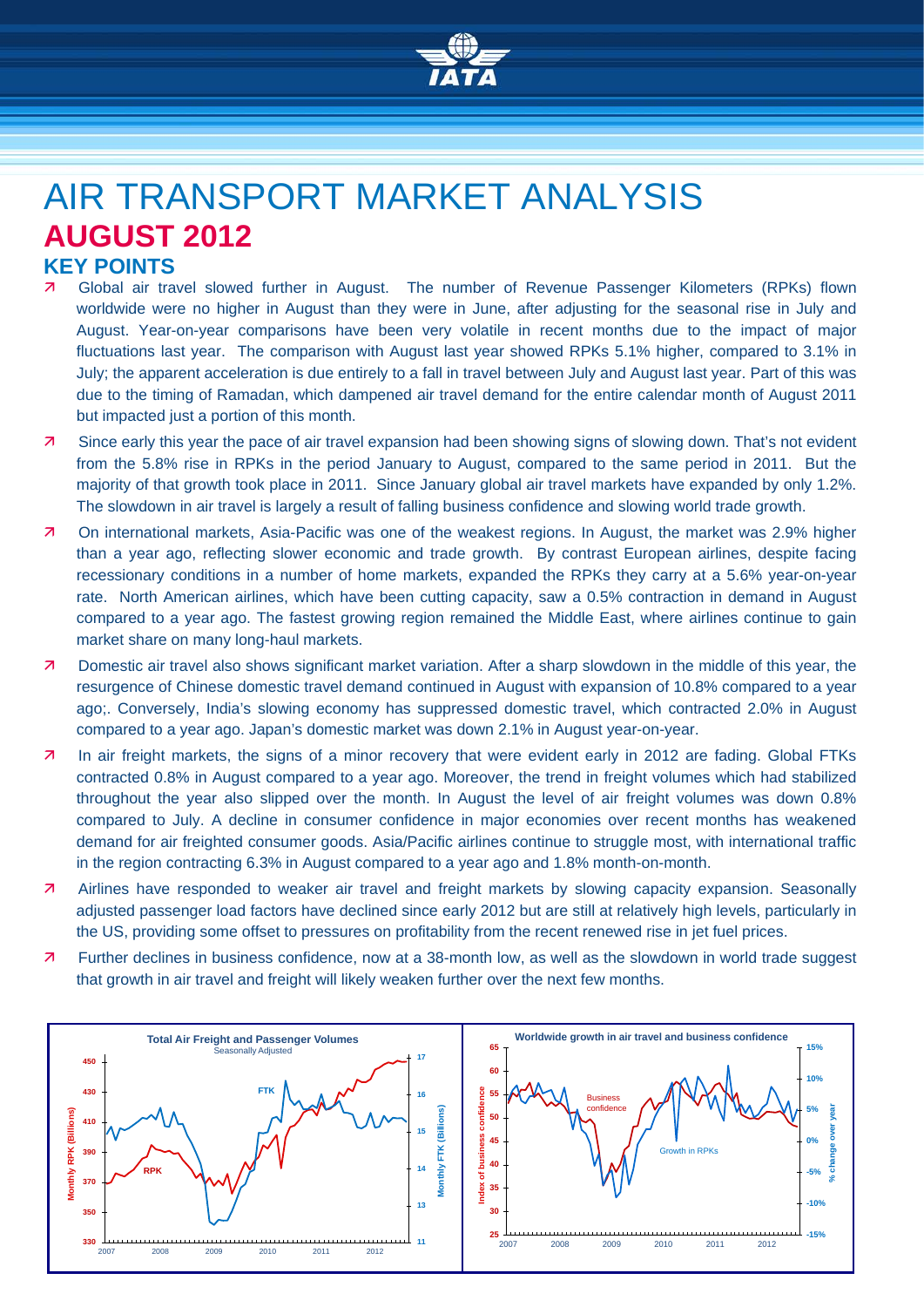| <b>Year on Year</b><br><b>Comparison</b> | <b>August 2012 vs. August 2011</b> |            |            |            |             |            | <b>YTD 2012 vs. YTD 2011</b> |            |            |            |             |            |
|------------------------------------------|------------------------------------|------------|------------|------------|-------------|------------|------------------------------|------------|------------|------------|-------------|------------|
|                                          | <b>RPK</b>                         | <b>ASK</b> | <b>PLF</b> | <b>FTK</b> | <b>AFTK</b> | <b>FLF</b> | <b>RPK</b>                   | <b>ASK</b> | <b>PLF</b> | <b>FTK</b> | <b>AFTK</b> | <b>FLF</b> |
| <b>International</b>                     | 5.3%                               | 4.1%       | 82.1%      | $-1.3%$    | 0.7%        | 46.9%      | 6.6%                         | 4.6%       | 79.1%      | $-2.6%$    | 1.5%        | 48.7%      |
| <b>Domestic</b>                          | 4.8%                               | 4.2%       | 82.3%      | 2.2%       | $-0.7%$     | 28.7%      | 4.5%                         | 4.1%       | 79.7%      | $1.0\%$    | $-1.2%$     | 28.5%      |
| <b>Total Market</b>                      | 5.1%                               | 4.1%       | 82.1%      | $-0.8%$    | 0.4%        | 43.0%      | 5.8%                         | 4.4%       | 79.3%      | $-2.1%$    | 0.9%        | 44.4%      |

*RPK: Revenue-Passenger-Kilometers; ASK: Available-Seat-Kilometers; PLF: Passenger-Load-Factor; FTK: Freight-Tonne-Kilometers; AFTK: Available Freight Tonne Kilometers; FLF: Freight Load Factor; All Figures are expressed in % change Year on Year except PLF and FLF which are the load factors for the specific month*

## **COMPARING AUGUST TO JULY**

| <b>August 2012 vs. July 2012</b>                     |            |            |               |            |             |               |  |  |  |
|------------------------------------------------------|------------|------------|---------------|------------|-------------|---------------|--|--|--|
| <b>Month on</b><br><b>Month</b><br><b>Comparison</b> | <b>RPK</b> | <b>ASK</b> | <b>PLF</b> pt | <b>FTK</b> | <b>AFTK</b> | <b>FLF</b> pt |  |  |  |
| <b>International</b>                                 | 0.0%       | 0.2%       | $-0.2%$       | $-0.8%$    | $-0.2%$     | $-0.7%$       |  |  |  |
| <b>Domestic</b>                                      | 0.1%       | 0.3%       | $-0.2%$       | $-0.3%$    | $-1.1%$     | 0.2%          |  |  |  |
| <b>Total Market</b>                                  | $0.0\%$    | 0.3%       | $-0.2%$       | $-0.8%$    | $-0.4%$     | $-0.2%$       |  |  |  |

*Data are seasonally adjusted.*

*All figures are expressed in % change month on month except, PLF pt and FLF pt which are the percentage point difference between load factors of two consecutive months.*

- $\overline{a}$  After adjusting the air travel data for seasonal factors, passenger markets made no progress in August compared to July. Capacity expanded by 0.3% over the month, pushing load factors down 0.2pt over the same period.
- **7** Freight markets fell in August compared to July, falling 0.8%. Airlines cut capacity 0.4% in response, but not by enough to prevent load factors falling 0.2pt month-on-month.



#### **International Markets**



- **7** The growth trend in international air travel continues to be weak. The market was flat in August compared to July. The slowdown in international air travel over the last two quarters has closely followed the decline in business confidence, but there is considerable regional variation.
- One of the weakest regions was Asia-Pacific, where airlines face strong competition on many markets and the effects of shifting trade flows. Asia/Pacific airlines experienced an increase of 2.9% in August year-on-year, which is an improvement on July, but contributes little to weakness seen in the growth trend. The market contracted 0.5% in August compared to July.
- **7** The other major component of slower growth is due to North American airlines. Capacity management measures have contained growth in demand, with the region recording the lowest growth result in August – an increase of just 0.5% compared to a year ago.
- In contrast, Middle Eastern airlines continue to expand rapidly on international markets, particularly on long-haul segments. In August the market expanded by 16.7% year-on-year, significantly up on the July result of 11.0%. Some of the increase in August could be a result of the comparison being made to a full

**MarketIS**  Airline Data on Demand: Access the airline industry's market data essential to strategic analysis. Get a sample report! [Click here](http://www.iata.org/ps/intelligence_statistics/Pages/marketis.aspx)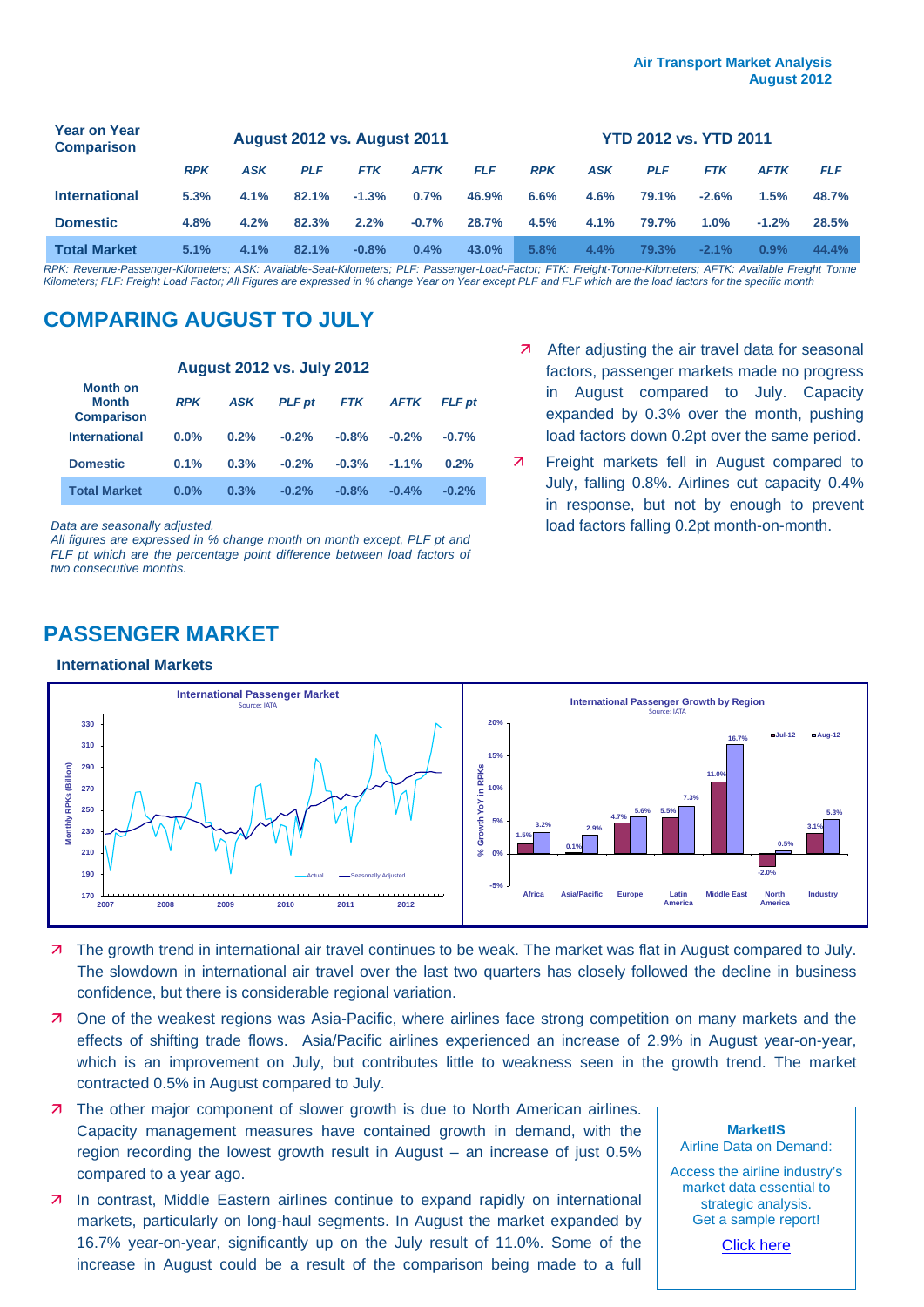calendar month of Ramadan in August 2011, which would have dampened air travel over that period. Adjusting for the seasonal impacts, the month-on-month rate continues to trend higher, showing the market increased 1.6% in August compared to July.

 Despite recession conditions in Europe, airlines from this region have continued to expand on international markets. Travel in Europe expanded by 5.6% in August compared to a year ago. This is up from the July result of 4.7%, showing no sign of weakness.



### **Domestic Market**



- The growth trend in domestic markets weakened further in August, perpetuating the weakness which started in early 2012. Domestic travel made no progress in August compared to July, in fact the market contracted by 0.1% month-on-month.
- The weakness, however, is not widespread. The resurgence of Chinese domestic travel demand continued in August with expansion of 10.8% compared to a year ago; after a sharp slowdown in the middle of this year.
- Domestic travel in Brazil, too, was strong in August increasing 9.4% year-on-year. The growth trend in this market has been weak throughout 2012, but there have been some signs of a pickup in demand over recent months. After economic growth contracted in the first five months of the year, gains in manufacturing output in June-July have suggested a turning point in Brazil's economy, signaling increased activity in H2 2012.
- The cause of weakness in domestic air travel has been a result of recent developments in India and Japan. India's slowing economy has suppressed domestic travel, which contracted in August 2.0% compared to a year ago. Similarly, Japan's domestic market was down 2.1% in August year-on-year - still 10% smaller than preearthquake levels.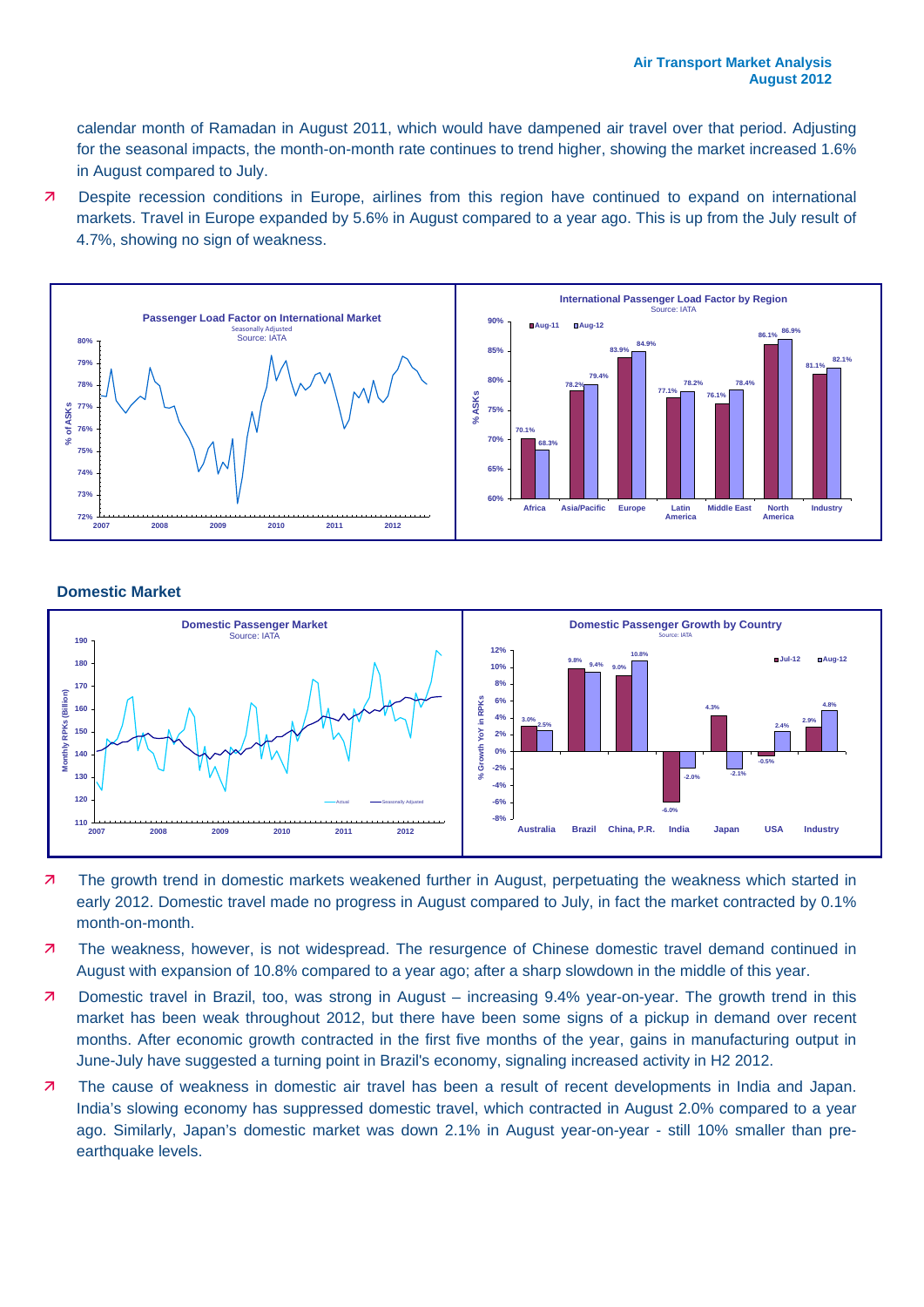

## **Total Market (Domestic + International)**





## **FREIGHT MARKET**

**International Market**

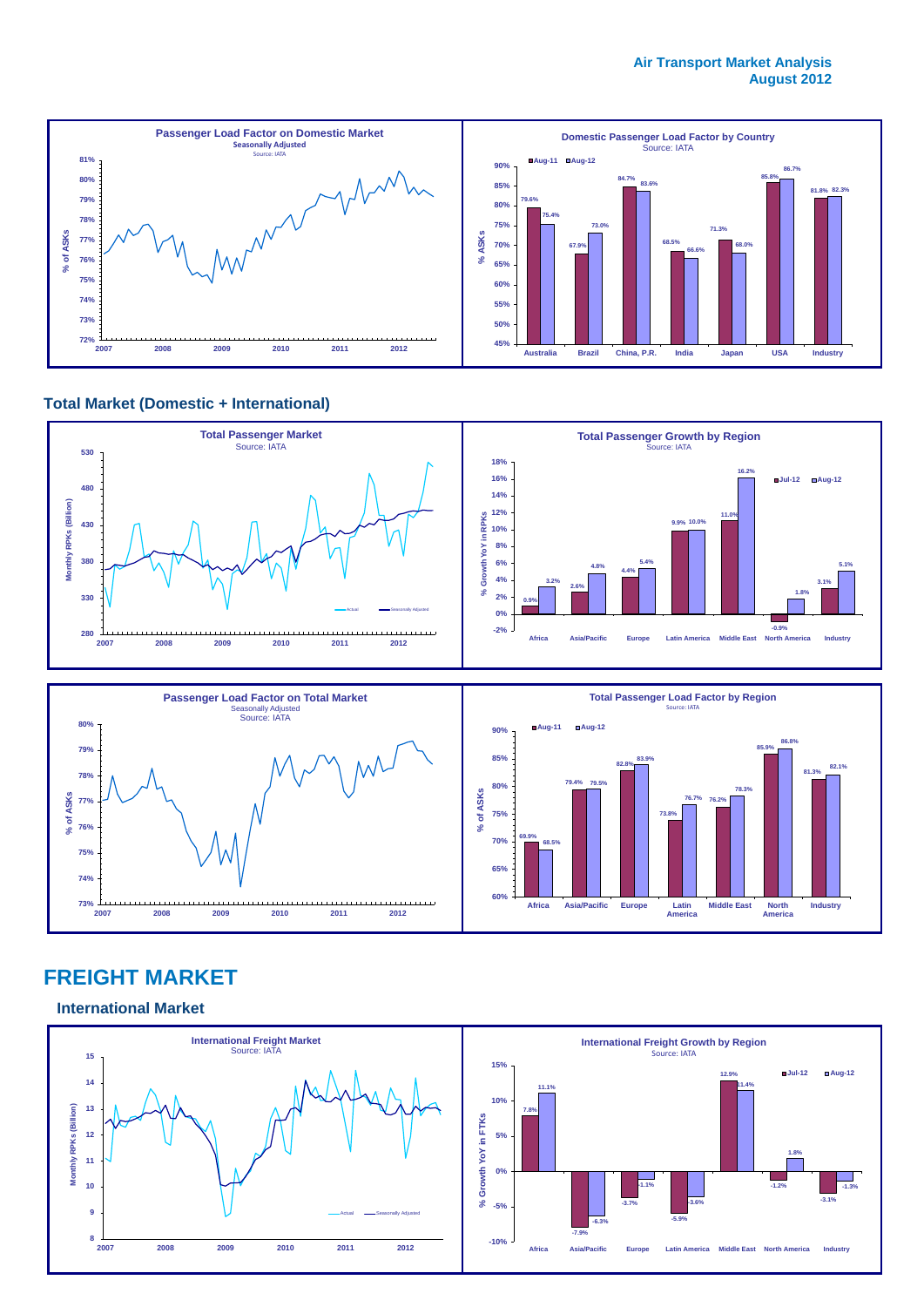**7** In air freight markets, the signs of a minor recovery that were evident early in 2012 are fading quickly. International air freight markets contracted 1.3% in August compared to a year ago. The underlying growth trend remains largely stable, but the 0.8% fall in international air freight volumes in August compared to July is a concern – with consumer confidence declining in major economies and world trade growth slowing, the stability seen in freight markets throughout 2012 could be under threat. Declines in business confidence also signal potential for further weakness in demand over the next few months.



#### **Total Market**





- Asia/Pacific airlines continue to struggle most. Total demand for air freight carried by the region's airlines was 5.5% lower in August compared to a year ago. Another region of weakness in air freight traffic is Latin America. Total FTKs were 3.9% lower in August than a year ago. Consistent with the cyclical slowdown in the region's economic growth, the trend in air freight demand has been showing weakness since the start of Q2 2012. Air freight carried by Middle Eastern airlines, in contrast, continues to expand strongly. In August airlines in that region experienced an 11.3% increase in air freight traffic compared to a year ago.
- As is the case with passenger markets, airlines have responded to weaker air freight demand by slowing their expansion of capacity. Nevertheless, the fall in demand over the month, 0.8%, was larger than the capacity cut of 0.4%, pushing freight load factors down 0.2% in August compared to July.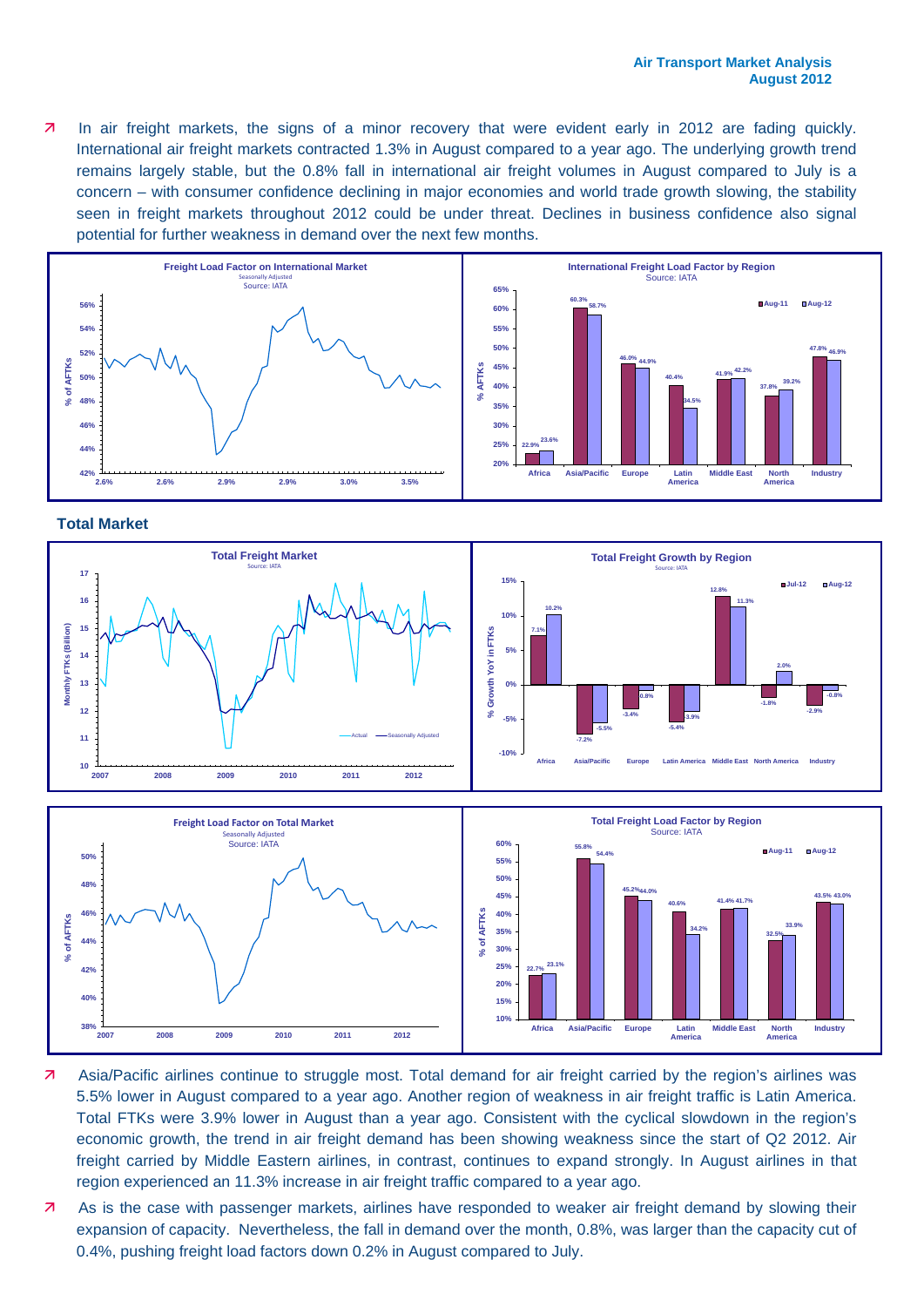## **ANNEX**

| <b>Year on Year</b><br><b>Comparison</b> | Aug 2012 vs. Aug 2011 |            |            |            |             | <b>YTD 2012 vs. YTD 2011</b> |            |            |            |            |             |            |
|------------------------------------------|-----------------------|------------|------------|------------|-------------|------------------------------|------------|------------|------------|------------|-------------|------------|
|                                          | <b>RPK</b>            | <b>ASK</b> | <b>PLF</b> | <b>FTK</b> | <b>AFTK</b> | <b>FLF</b>                   | <b>RPK</b> | <b>ASK</b> | <b>PLF</b> | <b>FTK</b> | <b>AFTK</b> | <b>FLF</b> |
| <b>Africa</b>                            | 3.2%                  | 6.0%       | 68.3%      | 11.1%      | 7.9%        | 23.6%                        | 8.3%       | 8.7%       | 66.3%      | 10.5%      | 12.5%       | 25.1%      |
| <b>Asia/Pacific</b>                      | 2.9%                  | 1.4%       | 79.4%      | $-6.3%$    | $-3.7%$     | 58.7%                        | 5.4%       | 3.4%       | 78.0%      | $-7.3%$    | $-2.6%$     | 59.5%      |
| <b>Europe</b>                            | 5.6%                  | 4.4%       | 84.9%      | $-1.1%$    | 1.4%        | 44.9%                        | 6.2%       | 4.0%       | 80.5%      | $-3.8%$    | 1.0%        | 47.4%      |
| <b>Latin America</b>                     | 7.3%                  | 5.8%       | 78.2%      | $-3.6%$    | 13.1%       | 34.5%                        | 9.1%       | 7.6%       | 78.8%      | $-1.4%$    | 6.2%        | 38.4%      |
| <b>Middle East</b>                       | 16.7%                 | 13.3%      | 78.4%      | 11.4%      | 10.5%       | 42.2%                        | 16.9%      | 13.0%      | 78.0%      | 14.1%      | 13.1%       | 44.7%      |
| <b>North America</b>                     | 0.5%                  | $-0.5%$    | 86.9%      | 1.8%       | $-2.1%$     | 39.2%                        | 1.4%       | 0.0%       | 82.0%      | $-1.3%$    | $-0.4%$     | 40.5%      |
| <b>International</b>                     | 5.3%                  | 4.1%       | 82.1%      | $-1.3%$    | 0.7%        | 46.9%                        | 6.6%       | 4.6%       | 79.1%      | $-2.6%$    | 1.5%        | 48.7%      |
| <b>Australia</b>                         | 2.5%                  | 8.2%       | 75.4%      |            |             |                              | 3.5%       | 4.9%       | 76.9%      |            |             |            |
| <b>Brazil</b>                            | 9.4%                  | 1.7%       | 73.0%      |            |             |                              | 9.4%       | 9.0%       | 70.3%      |            |             |            |
| China P.R.                               | 10.8%                 | 12.2%      | 83.6%      |            |             |                              | 9.4%       | 11.2%      | 81.4%      |            |             |            |
| <b>India</b>                             | $-2.0%$               | 0.7%       | 66.6%      |            |             |                              | 2.7%       | 4.7%       | 73.3%      |            |             |            |
| Japan                                    | $-2.1%$               | 2.7%       | 68.0%      |            |             |                              | 5.2%       | 2.8%       | 60.5%      |            |             |            |
| <b>US</b>                                | 2.4%                  | 1.4%       | 86.7%      |            |             |                              | 1.1%       | 0.3%       | 83.9%      |            |             |            |
| <b>Domestic</b>                          | 4.8%                  | 4.2%       | 82.3%      | 2.2%       | $-0.7%$     | 28.7%                        | 4.5%       | 4.1%       | 79.7%      | 1.0%       | $-1.2%$     | 28.5%      |
| <b>Africa</b>                            | 3.2%                  | 5.3%       | 68.5%      | 10.2%      | 8.1%        | 23.1%                        | 7.2%       | 7.4%       | 66.9%      | 9.7%       | 12.5%       | 24.5%      |
| <b>Asia/Pacific</b>                      | 4.8%                  | 4.7%       | 79.5%      | $-5.5%$    | $-3.1%$     | 54.4%                        | 6.4%       | 5.5%       | 77.7%      | $-6.6%$    | $-2.0%$     | 55.2%      |
| <b>Europe</b>                            | 5.4%                  | 4.0%       | 83.9%      | $-0.8%$    | 1.9%        | 44.0%                        | 6.0%       | 3.7%       | 79.7%      | $-3.5%$    | 1.2%        | 46.5%      |
| <b>Latin America</b>                     | 10.0%                 | 5.8%       | 76.7%      | $-3.9%$    | 14.0%       | 34.2%                        | 10.4%      | 9.1%       | 76.2%      | $-1.5%$    | 8.3%        | 36.6%      |
| <b>Middle East</b>                       | 16.2%                 | 13.0%      | 78.3%      | 11.3%      | 10.4%       | 41.7%                        | 17.1%      | 13.2%      | 78.1%      | 14.0%      | 13.0%       | 44.1%      |
| <b>North America</b>                     | 1.8%                  | 0.7%       | 86.8%      | 2.0%       | $-2.3%$     | 33.9%                        | 1.3%       | 0.2%       | 83.2%      | $-0.5%$    | $-1.7%$     | 34.5%      |
| <b>Total Market</b>                      | 5.1%                  | 4.1%       | 82.1%      | $-0.8%$    | 0.4%        | 43.0%                        | 5.8%       | 4.4%       | 79.3%      | $-2.1%$    | 0.9%        | 44.4%      |

*RPK: Revenue-Passenger-Kilometers; ASK: Available-Seat-Kilometers; PLF: Passenger-Load-Factor; FTK: Freight-Tonne-Kilometers; AFTK: Available Freight Tonne Kilometers; FLF: Freight Load Factor;* 

*All Figures are expressed in % change Year on Year except PLF and FLF which are the load factors for the specific month.*